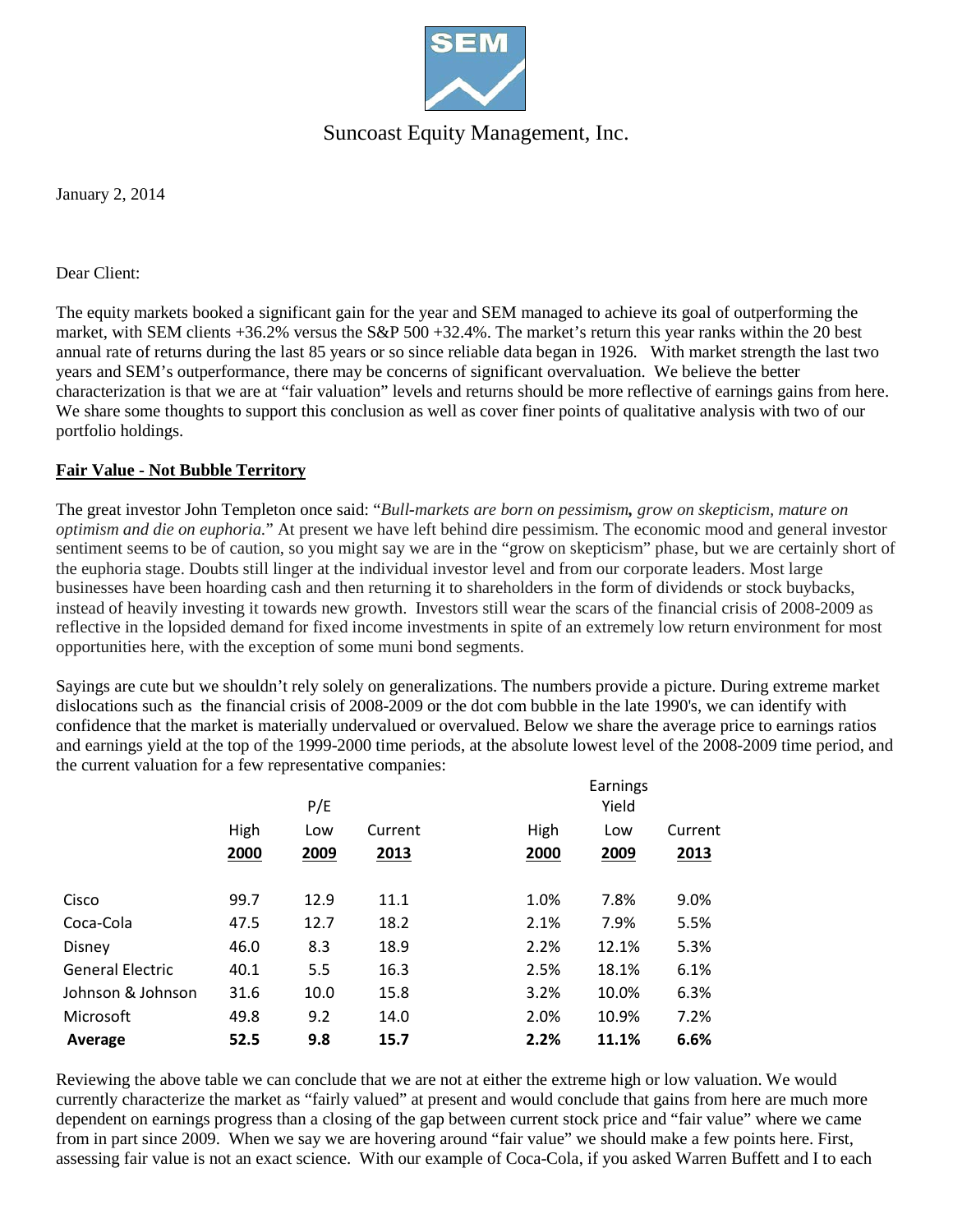write on the back of a paper napkin what we thought the fair value is we would likely reach different conclusions and this is in spite of a key aspect that we use a similar approach to achieve investment success. So why can our estimates of fair value differ? Well, a reasonable amount of uncertainty is inherent when predicting the future cash flows of a business and the future cash flows of the business translate into the present value of the business. Of course the more predictable the future of the business, the closer we will come in our valuations. Importantly, we both value the cash flows to come up with a fair value and then we compare this to the current stock price quotation to gauge our interest in buying it today. Many participants in the stock market don't do this work or even consider this common sense approach.

Intrinsic value is also a moving target. Over time, intrinsic value rises as company earnings grow and then so does the stock price. That is why we focus on growth businesses and also attempt to identify companies with increasing competitive advantages. So when we identify "fair value", if earnings for our businesses are growing then the "fair value" will be higher at the end of next year and the year after that. Stock prices will bounce all around fair value, sometimes at extreme variances. However, the key takeaway is that our portfolio of businesses continue to increase their intrinsic value (even though intrinsic value is not a precise figure) and that the portfolio is not meaningfully overpriced. Over the long term we expect our future returns will come more from growth in the fair value than from appreciation from a discounted purchase price to fair value.

#### **Finer Points of Business Analysis**

As we seek companies with the characteristics to steadily increase intrinsic value, the **SEM-Disciplined Investment System** (SEM-DIS) engages a two-part, quantitative and qualitative analysis. The quantitative review has two important components, fundamental review of the business financials and relative price to value of the stock. Once we determine the company has passed our financial strength review, we need to review the quality of its competitive advantages and review management's ability to allocate capital within the interest of its shareholders. As in our reference above to how we would value Coke, we need to judge if this business is chugging along, picking up steam or is struggling and in need of a lot more coal just to keep up.

**Google** (GOOG) is an important portfolio holding and plays a part in each of our daily lives. It has the most pervasive mobile operating system (Android), commands a leading position in web search, and runs a very popular browser (Chrome) and email service (Gmail). It provides various products and services so we all don't mind engaging in its customers advertising messages. GOOG gets high marks from its users which lead to an increasing number of people using its services and this leads to a network effect of positive growth. One recent qualitative clue includes reports that GOOG's new "product-listing" strategies on its search page are attracting major advertisers such as Wal-Mart. By retooling its search page, GOOG is helping its retail advertising clients take sales volume from digital leaders such as Amazon. It specifically addresses shoppers who know what they want to reduce the number of clicks to get to the "buy" button. I put this to work during my holiday shopping this season and can report a good experience.

Overall, GOOG captures a third of the world's \$115 billion plus in digital ad spending. As the time spent by consumers with digital media surpasses TV viewing for the first time this year, GOOG will continue to expand the value it provides to its customers. Companies like Procter & Gamble are paving the road with digital ad spending and promotions nearing 35% of its current marketing budget, well beyond the estimated 20% share that is average for most companies. You can see from current penetration rates that digital ad spending versus traditional media like TV and print still has gains ahead.

GOOG has demonstrated keen capital allocation skills with acquisitions over the years such as YouTube. Purchased in 2006 for what seemed like a big number at \$1.65 billion, especially during the days of grainy and amateurish videos, YouTube has grown to become an empowering service that showcases a wide variety ranging from young musical talent, all sorts of instruction videos, to attempts by large corporations to create viral success with a product promotion be it a car or mop. This year YouTube should ring up over \$4 billion in revenues and represent over 10% of total sales. Now on deck for GOOG is the midsummer purchase for \$1 billion or so of Waze, an interactive mapping and navigation service startup. I'm a personal fan of Waze and started using the service early this year on my smartphone. It is used in about 190 countries and draws from both GPS information and its broad user base to provide drivers with better routes around traffic jams, identify road hazards such as accidents and snow/ice, and for the speedy, radar trap locations. Its core members help edit maps and can add details such as gasoline prices at nearby stations. You can also develop social relationships with fellow "Wazers" that pop up on the software as you use it. It will take some time to become a success and to see if Waze can become nearly as valuable as YouTube or for that matter other social media sites such as Facebook. So far GOOG has a pretty good record at creating value.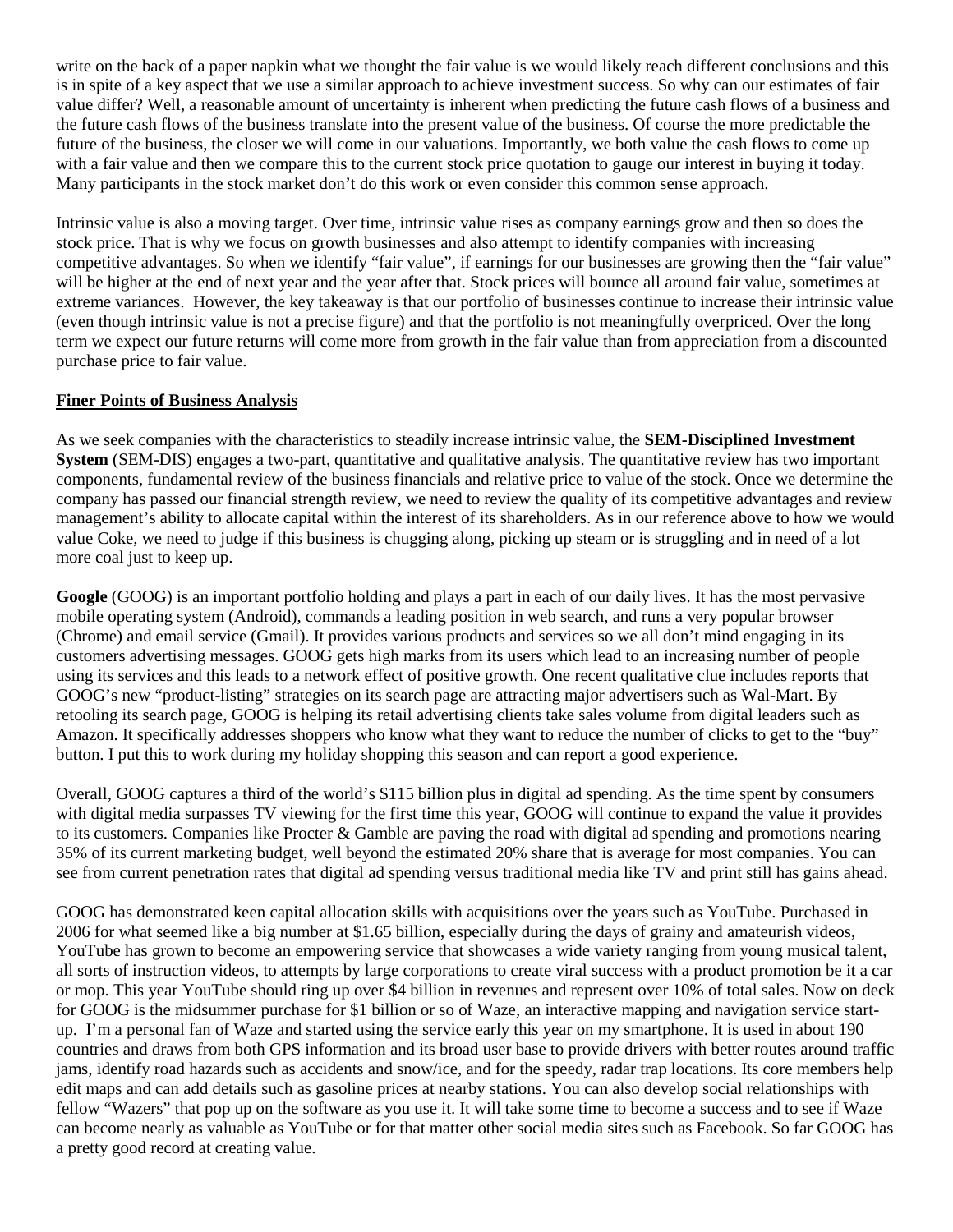GOOG is a clear example of a company that has high opinions from its customers and is leading its marketplace. The company is expanding its competitive advantages and combined with strong financials, it deserves to be an important position in our portfolio.

As many of our companies lead their respective markets, we have to watch for competitors storming the castle. We need to observe the attacks on the moat and the capable strategies of the underdog that threaten the potential soft underbelly of a company that may have become complacent in serving its customer, or in some cases too greedy. **Express Scripts** (ESRX) has built a very successful business over the years though it is a fairly young investment for us, with an ownership period of only eighteen months. We are watching recent developments closely and believe sharing our thoughts will give you additional insight into our qualitative research process. ESRX is the largest prescription benefit manager (PBM) in the country serving over 100 million people and along-side CVS Caremark and OptumRx, controls about 70% of all U.S. prescriptions. The industry evolved from simply processing medical claims in the 1970's to essentially acting today as middlemen to negotiate pricing from pharmaceutical companies, manage drug benefits for its corporate customers and dispense medications from its mail-order pharmacy. PBMs grew from both organic efforts and a major consolidation through mergers and acquisitions. Today the PBMs are as large as or larger than their clients with ESRX now at the No. 24 spot on the Fortune 500. Along the way they have built major advantages of scale and distribution facilities to maximize efficiency and assisted patients by minimizing errors in dispensing and labeling of medicines. With size came power and the ability to have a heavy hand in which drugs people take, in part because they studied how best to manage the patients taking the product.

ESRX and other large PBMs have also most certainly had a helping hand in attacking the high cost of medicine. But there is some recent concern that the spreads between what they purchase and then sell at has become too large, as covered in a very good article by *Fortune* columnist, Katherine Eban. For sure pricing of pharmaceuticals can be opaque with the mix of various payees like Medicare and the rebate strategies of pharma manufacturers all playing a part. It is also easy to conceive however, with human nature being what it is and profit as a motive, that PBMs can put themselves intentionally or unintentionally into a position of benefiting too much at the expense of their clients by expanding the "spreads" as their market share expands. Of course this invites competitors with new strategies and opens the industry to criticism as a very large target for regulators, since it is an industry that is front and center of public policy. Competitively, the industry is experiencing the emergence of a number of "transparent PBMs" that just add a flat administrative fee to the cost they pay for the drug, instead of a markup. We will be monitoring the progress of these companies. We obviously prefer to own companies that lead their market, but also want to own businesses with satisfied clients. So we are paying attention to another observation that recently surfaced. With year after year of enduring steadily rising healthcare costs, it is hard to garner a positive opinion from customers. But when your own industry group, the PBM Institute, puts out a 2013 customer satisfaction report and ESRX is ranked by your customers as lowest in overall satisfaction, and second to last in delivering promised savings and having no conflict of interest issues, it raises an eyebrow. We will look for improvements at ESRX in this regard or make a decision about our long-term ownership commitment as more information develops.

## **Looking Ahead**

Returning to sentiment and market opinions, ignore the pundits that forecast slow to negative growth and the "expert" on CNBC that says it feels like a "correction" is due. Predicting the near term direction of the economy or the next market movement, rarely is done with any accuracy. In fact, it has never been a part of our process that created satisfying results since our inception. Likewise short term performance is never our objective. Our yearly rate of return rarely, if ever, matches our since inception annualized rate of return of 8.5% net versus the S&P 500 of 6.0%. So regardless of whether the market is up 30% or down 30% we recommend that you continue to focus on the long term results in which in the first sixteen years, our original investment grew to 3.7 times versus 2.6 times for the S&P 500. At SEM, we will keep working on building this relative value for you as our client.

We always remain practical optimists, positive when the public mood is negative and measured when the good times are rolling along. If you look back over the sixteen years of client letters posted on our website you will see us often write about the positive. Today the entrepreneurial spirit is alive and well when you consider the explosion of mobile communications and social media. We also see strong trends in additive manufacturing like robotics and advances in biotechnology, which prolong or enhance the quality of life measurably.